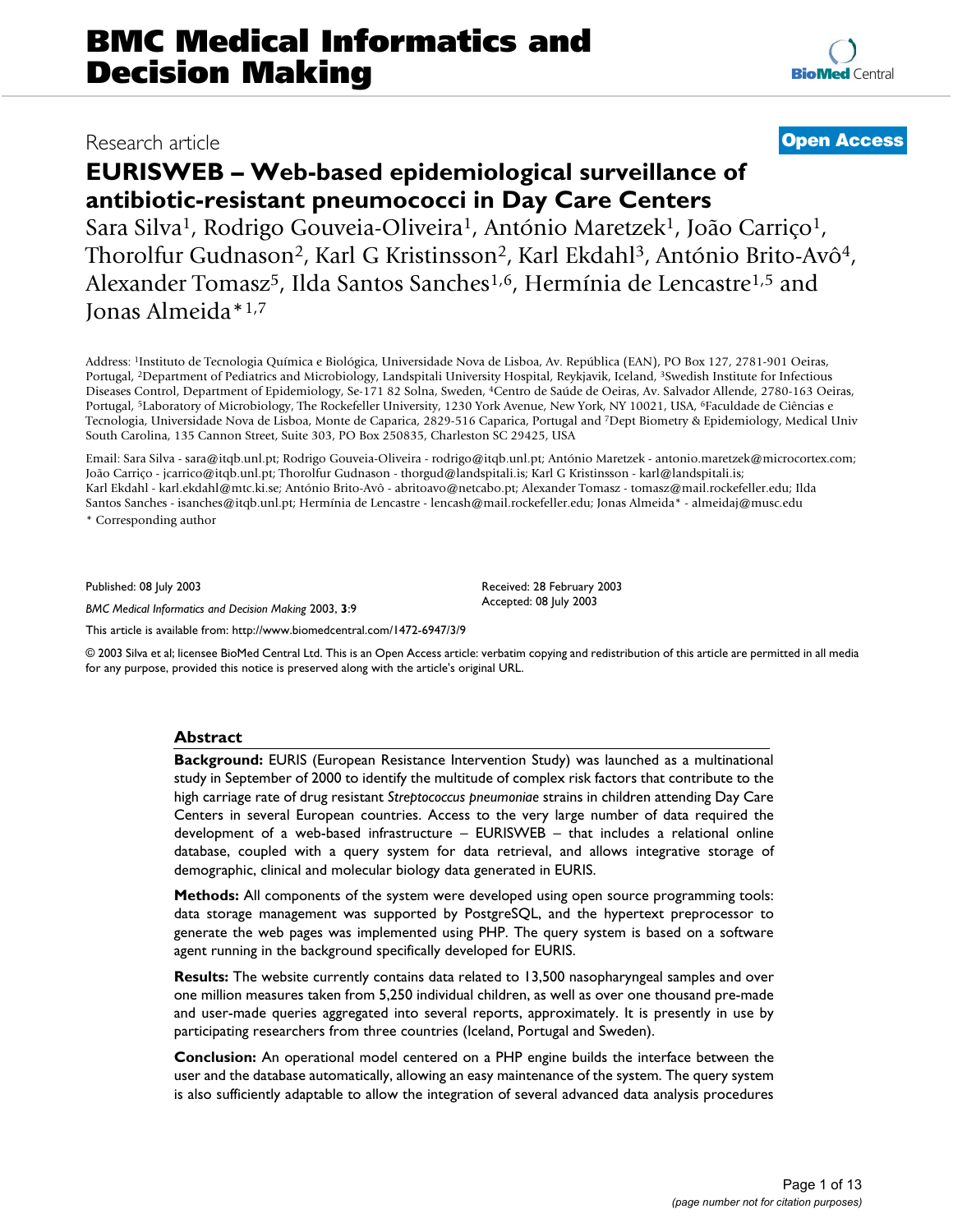far more demanding than simple queries, eventually including artificial intelligence predictive models.

# **Background**

Social forces that produced Day Care Centers (DCCs) for preschool age children in many developed countries have – ironically – also created in these structures one of the major ecological reservoirs of drug resistant strains of *Streptococcus pneumoniae*, which spread globally and began to create serious complications in the chemotherapy of diseases caused by this dangerous pathogen [1–3]. Day Care Centers recruit in close physical proximity children of an age group that is characterized by high rate of carriage of *S. pneumoniae*, an immature immune system and frequent viral and bacterial respiratory tract infections leading to extensive use of antimicrobial agents which provide a powerful selective milieu for the emergence of resistant strains [4–7]. The best evidence that such strains can cause both pediatric and adult disease came from molecular epidemiological studies, which demonstrated that resistant clones of *S. pneumoniae* most frequently identified in disease [8,9] were also the ones frequently carried in the nasopharynx of healthy children in DCCs [10–12].

If DCCs are ecological reservoirs of resistant *S. pneumoniae* then reduction in the rate of carriage of such strains in DCCs should also impact on the frequency of infections caused by resistant pneumococci. Testing the efficacy of such a novel strategy was the purpose of the multinational initiative EURIS (European Resistance Intervention Study – Reducing Resistance in Respiratory Tract Pathogens in Children) [13] launched by the European Community in September of 2000 until 2003. Investigators from four countries (France, Iceland, Portugal and Sweden) supported by scientists from Germany and the USA joined forces to test the effect of a variety of different interventions methods (e.g. reduction in drug prescriptions; changing antibiotic dosing; improving hygienic conditions in DCCs etc.) on the frequency of nasopharyngeal colonization by resistant pneumococci – in carefully controlled studies.

The structure of EURIS is composed of four centers where strain collections and interventions are carried out: Portugal – Instituto de Tecnologia Química e Biológica, Universidade Nova de Lisboa; Iceland-Landspitali University Hospital; Sweden – Swedish Institute for Infectious Diseases Control; France – Institut National de la Santé et de la Recherche Médicale. However EURISWEB represents data generated in only three of the four collection centers: Portugal, Iceland and Sweden, the three countries in which the timing, the age groups of the children and the methods used were fully harmonized. The French initiative, while addressing the same issues, was not directly comparable, as it involved different age groups, different mode of sampling, and schools rather than Day Care Centers. Therefore the French data were deposited in a different database. Four additional collaborating units assist as reference centers for the harmonization of methods in clinical microbiology (Iceland: Landspitali University Hospital); molecular epidemiology of antibiotic resistant genes and clones (USA: Laboratory of Microbiology, The Rockefeller University; Germany: University of Kaiserslautern); data management and mathematical modeling of epidemiological aspects of EURIS (Portugal: Instituto de Biologia Experimental e Tecnológica).

The risk factors, *i.e.* the nature and number of the factors that influence the rate of carriage of drug resistant *S. pneumoniae* in preschool age children and their quantitative contribution to the degree of colonization, are not well understood. Furthermore, major risk factors for nasopharyngeal colonization may differ significantly from one setting to another [14–16], which makes analysis of data generated by a multinational study like EURIS, more complex. The evaluation and comparison of such massive amounts of surveillance data necessitated the construction of a computerized infrastructure organized in such a manner that it would assure not only data storage and retrieval but also an eventual bioinformatics analysis. The purpose of this communication is to describe such a webbased infrastructure specially designed to fit the purposes of EURIS – the EURISWEB.

Several potential conflicting attributes had to be accommodated in the design of such an infrastructure. On the one hand, it was to provide full integration of data from different countries in a common normalized repository, fully accessible to all EURIS participants. On the other hand, it was also supposed to exhibit the properties of a local database with full separation between the countries involved. Finally, it was anticipated that, eventually, EURISWEB would be made available for wider usage for research and public health management at a later stage, with steep requirements of stability, scalability, security, user-friendly access, low cost portability, and transparent implementation for subsequent independent development. In the design of EURISWEB we took into account the multiple goals of such a web-based infrastructure which now includes a relational online database coupled with data retrieval and analysis tools, where registered users can access data and tools by using a personal login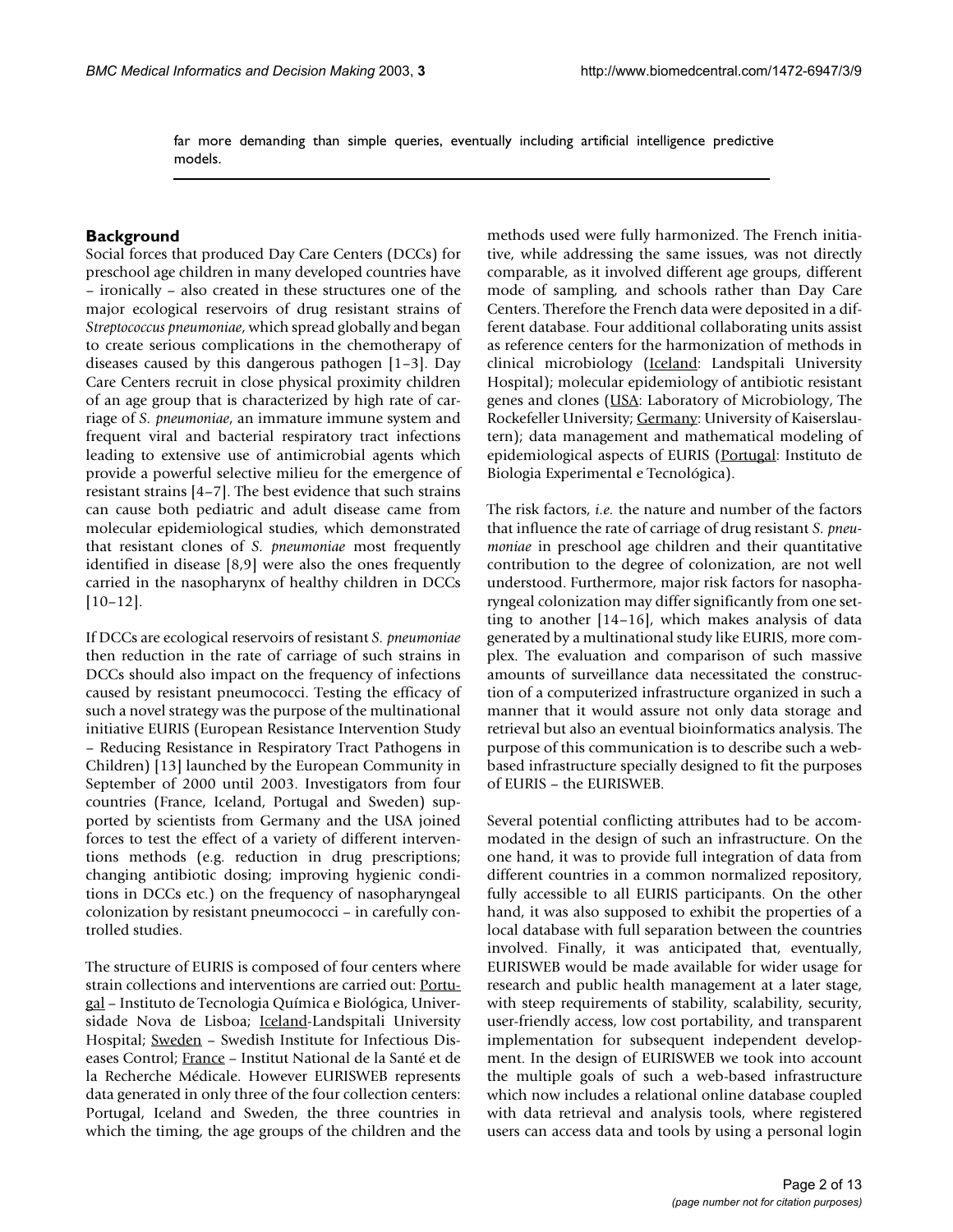|                                 | <b>DCC</b><br>Welcome! You are in Insert mode.                   |                          | Unit<br>Welcome! You are in Insert mode. |  |  |  |  |
|---------------------------------|------------------------------------------------------------------|--------------------------|------------------------------------------|--|--|--|--|
| Project year                    | $2002 -$                                                         | Project year             | $2002 -$                                 |  |  |  |  |
| Code of the DCC                 |                                                                  | DCC                      | 5<br>$\vert \mathbf{r} \vert$            |  |  |  |  |
| Localization                    |                                                                  |                          |                                          |  |  |  |  |
| Number of children              | children                                                         | Name of the unit         |                                          |  |  |  |  |
| Number of staff                 | persons                                                          | Current name             |                                          |  |  |  |  |
| Area of the DCC                 | sq.m                                                             | Number of children       | children                                 |  |  |  |  |
| Monthly fee                     | escudos                                                          | Area of the room         | sq.m                                     |  |  |  |  |
| Size outdoor                    | sqm                                                              | Height of the room       | m                                        |  |  |  |  |
| Kind of soap                    | $\Box$ liquid $\Box$ solid $\Box$ powder                         | Number of staff          |                                          |  |  |  |  |
| Use of disinfectant?            | F yes F no                                                       | Windows on the room      | $\Gamma$ yes $\Gamma$ no                 |  |  |  |  |
| Kind of towels                  | F paper F fabric                                                 | Are they regularly open? | $\Gamma$ yes $\Gamma$ no                 |  |  |  |  |
|                                 | Kind of handkerchief $\Box$ to<br>illetpaper $\Box$ handkerchief | Number of hours outdoor  | hours                                    |  |  |  |  |
| Use of rubbergloves? F yes F no |                                                                  |                          |                                          |  |  |  |  |

**Data entry forms** Data entry forms for the DCC and room (unit within the DCC) questionnaires. Upon pressing the Insert button, the validation procedure checks the data and either inserts it in the database or informs the user about errors in the data.

name and password through a standard web browser. Ultimately three of the four centers (Iceland, Portugal and Sweden), in which the nature of the pediatric population and mode of sampling were most comparable, chose to combine all data for deposition in EURISWEB, which now covers a large number of participant institutions: 16 DCCs in Portugal, 30 DCCs in Iceland and 25 DCCs in Sweden; a wide variety of sources of data, including demographic, socio-economic factors, clinical data, patterns and types of drug use and drug prescription; microbiological data on the antibiotypes and serotypes as well as molecular types of the pneumococcal isolates and DNA fingerprints of resistant genes.

# *Availability*

A demo version of EURISWEB is available to the general public [17], accessible with username euris and password welcome. For those who intend to receive the e-mails sent by the query agent (see User-Friendly Query System), please request a personal account to the authors. As any modifications applied to the current implementation of the infrastructure will automatically be reflected on the demo version, new features may be already apparent when compared with illustrations and examples used in this manuscript.

# **Methods**

#### *Data and data acquisition*

The diverse surveillance data (demographic, clinical, microbiological etc.) generated in project EURIS are used to fill five different types of Questionnaires which serve as the source of information to be introduced into the EURISWEB database. The relationship between the five questionnaires is described and illustrated later in this report (see Database structure and Database tables versus online forms). Typically each site will update surveillance information at least once per year. Questionnaires 1 and 2 are provided by the staff of each participating DCC.

• Questionnaire 1 contains information regarding physical features of the DCC (address, number of rooms and windows, area inside and outside the facility, number of children and staff, hygiene protocols and practice) – see Figure 1.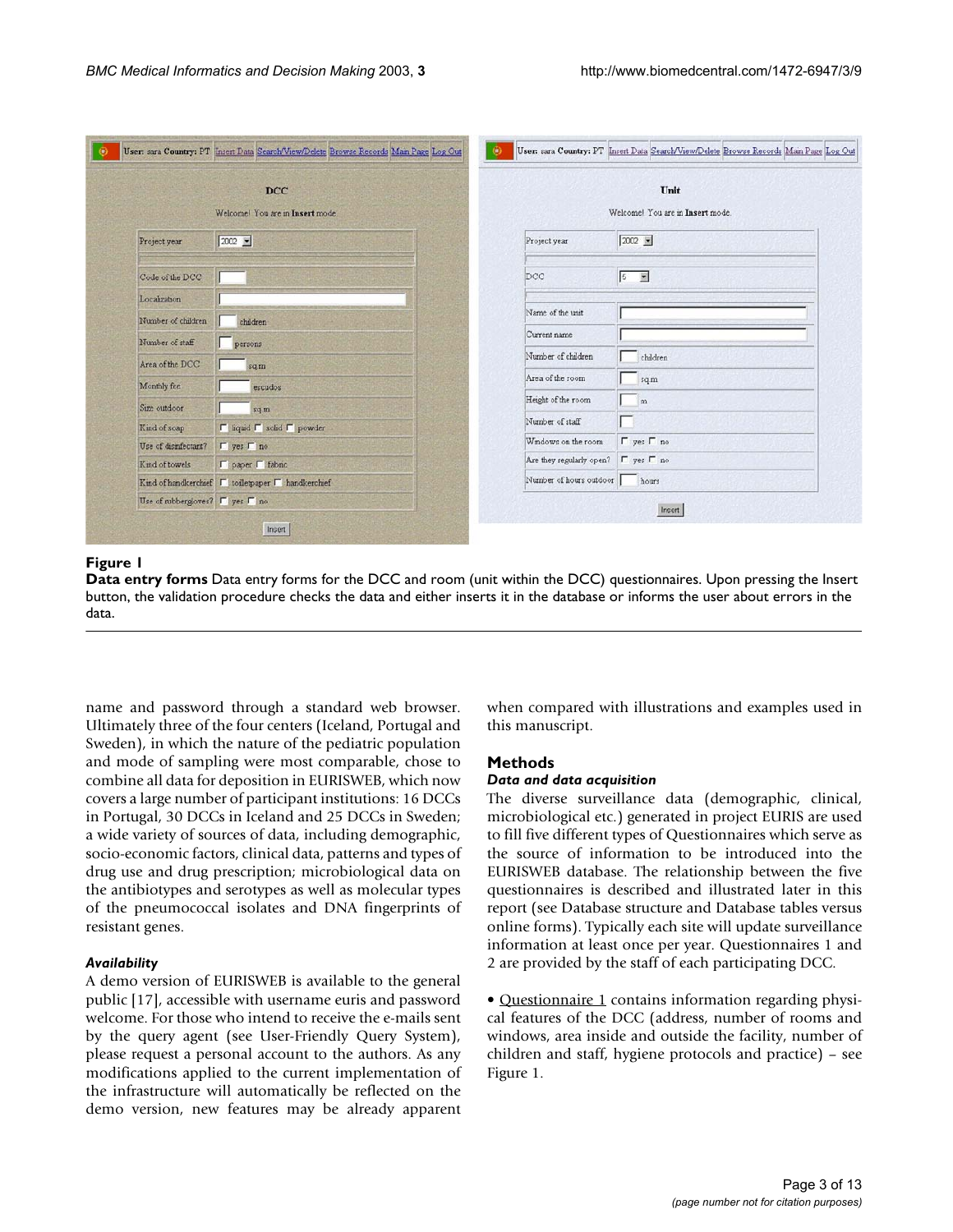• Questionnaires 2 provide the same type of information for each room (also referred to as "unit") in the particular DCC – see Figure 1.

• Questionnaires 3 are filled at least once every year by the parents of the children. They contain demographic information on the household and environment where the child lives, including number and age of siblings, shared bedrooms, and specific conditions such as smoking in the house.

• Questionnaires 4 are filled by the parents just prior to each strain collection. They provide information on antibiotic consumption prior to sampling (type of antibiotic, taken when and for how long). Also provided are data on illness and hospitalizations of the child.

• Questionnaires 5 are filled by the participating microbiology and molecular biology laboratories. They contain characterization of each *S. pneumoniae* isolate for serotype; antibiotype (susceptibility to oxacillin, chloramphenicol, erythromycin, clindamycin, tetracycline, sulfamethoxazole-trimethoprim, and levofloxacin); MIC values for penicillin and ceftriaxone; molecular type by PFGE (Pulsed-Field Gel Electrophoresis) and MLST (Multilocus Sequence Typing) (for selected isolates); DNA probes for antibiotic resistant factors; and RFLP (Restriction Fragments Length Polymorphisms) for *pbp* (penicillin binding protein) genes of selected penicillin resistant isolates. All data in questionnaire 5 are obtained by common harmonized methods.

#### *Database conception*

Although there was an effort towards the normalization of data acquisition taking place in the different participant countries, the questionnaires delivered to the DCCs and to the parents contain various questions that reflect realities specific to the country involved. Accordingly, some questions only appear in the questionnaires of some countries. Also, the frequency with which updated information is collected differs between countries. Since discarding data was to be avoided at all costs in order not to confront local practices, the normalization process had to be extended to database conception itself. Instead of designing an optimal database structure for each country, an iterative consulting process was followed for nearly a year to produce a normalized database structure that fits the reality presented by all the countries involved. The final structure of the EURISWEB database accommodates both country specificity and common European health management practices.

#### *Data retrieval*

Besides providing comprehensive data storage, the webbased data management infrastructure must also allow the easy querying and retrieval of the data it contains. Since some of the retrieval requests may generate large amounts of data, or may require intensive computation, the requests are processed as background processes managed by a software agent that send e-mails to the user with information on the execution state of each request and, finally, a link to the completed report. User-friendliness was the primary concern in building the interface available to make these requests, with current version reflecting extensive user feedback.

#### *Software and Hardware*

All the software used to implement this infrastructure is Open Source and is provided under public license. The scripts that generate the HTML (HyperText Markup Language) interfaces were written in PHP (PHP: Hypertext Preprocessor) [18] 4.x. The Database Management System is PostgreSQL [19] 7.1.x. The scripts for the agents that handle the data retrieval requests were written in shell (bash 2.04) and Perl  $[20]$  (5.x). The server is a PC, CPU 2x PIII (coppermine) @ 800 MHz, with 512 MB SDRAM, running Linux [21] (based on Slackware [22] 7.1, kernel 2.2.x), SSL (Secure Socket Layer) [23] enabled Apache Web-Server [24] (Apache/1.3.x Ben-SSL/1.x). Software versions described above were updated regularly throughout the course of the EURIS project (2000–2003) with no negative impact on its performance.

# **Results**

# *Database structure*

The basic internal structure of the database consists of 9 tables with an average of 14 fields per table. Figure 2 shows a simple model of this structure, where boxes represent tables and lines represent the relations between them. There is only one type of relation in this structure, which is "one-to-many", the "one" side being represented by the single line and the "many" side being represented by the forked line. A one-to-many relation between two tables means that one record from one table can be associated to several records from the other table. For example, one DCC can be associated to several rooms (units) in the same DCC; one unit can be associated with several children; and one child can be associated with several siblings.

The description illustrated in Figure 2 is country specific. A separate set of tables was defined for each of the three participant countries – Portugal, Iceland and Sweden, all inside the same database, but not formally connected to each other. Although the questionnaires for the different countries have significant differences, as some countries may lack many fields or even whole tables of this structure, the critical feature is that all the common fields can be found in exactly the same location in each country-specific structure. Equally critical, the key fields are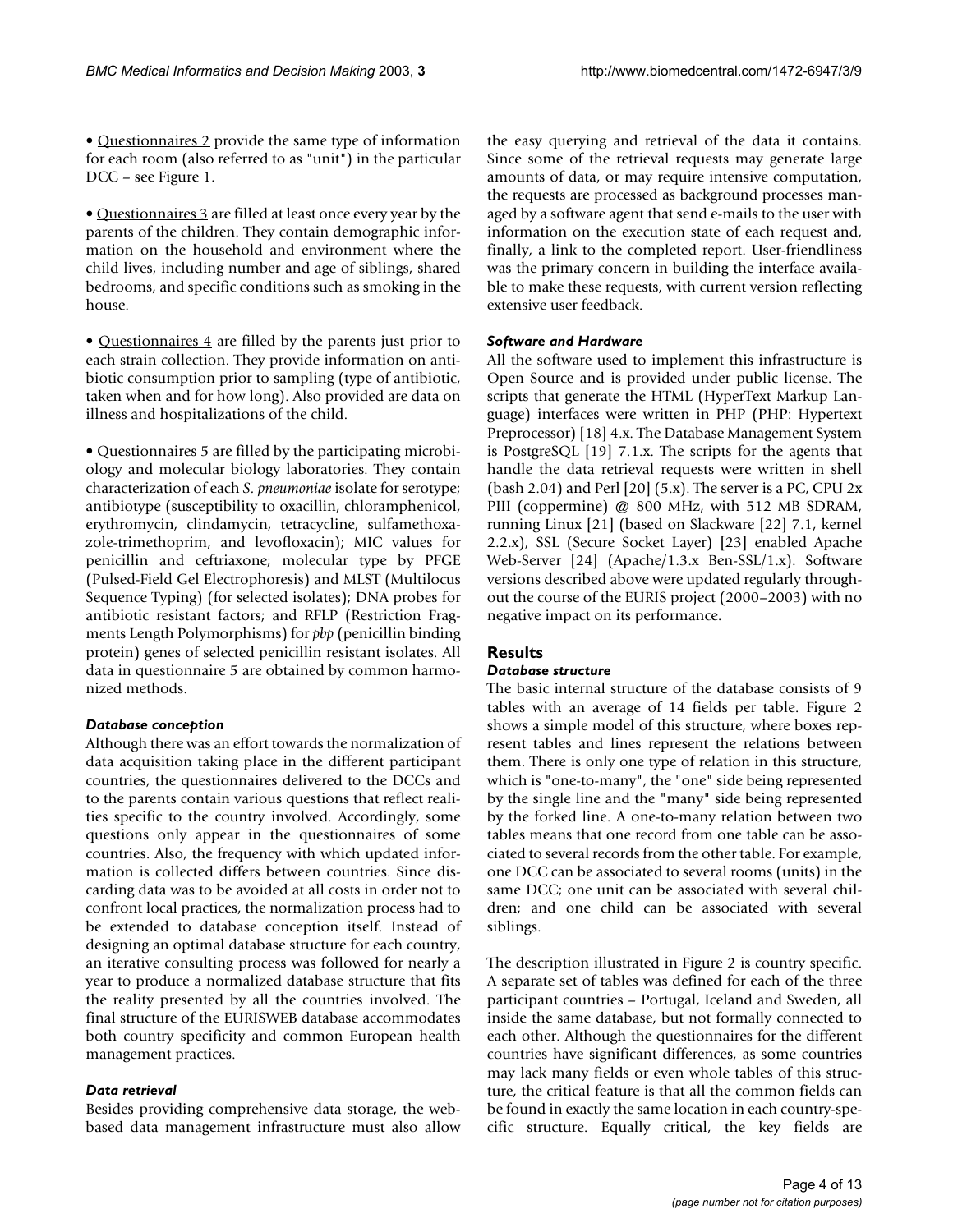

**Database structure** Boxes represent tables and lines represent the relations between them. There is a similar set of tables for each country. There is only one type of relation in this structure, which is "one-to-many". The single line represents the "one" side and the split line represents the "many" side. A one-to-many relation between two tables signifies that one record from one table can be associated to several records from the other table.

obligatorily shared by all countries, a feature that can only be easily achieved if a common host infrastructure is in place, which is the case in EURISWEB. Because the frequency with which updated information is collected differs between countries (see Data and data acquisition, and Database conception), many of the key fields are related to the specification of the sampling periods, playing an important role as temporal normalization features. Once the access restrictions are lowered, the conservation of ontology and structure enables intersection between country-specific structures to produce comprehensive data sets jointly describing epidemiological data, which are valid for all the participating countries. Furthermore, because all countries also share the same data retrieval system (see User-Friendly Query System), queries already built by different countries produce compatible results that can be promptly joined after removing the countryspecific fields.

# *Online interface*

The interface between the database and the users is made of standard HTML pages (no external applications, "plugins", needed on the client side). Data entering is performed through five online forms that mimic the original paper questionnaires, to facilitate the insertion task (see examples of two forms in Figure 1). All data entered in the forms is submitted to online validation procedures before entering the database, thus avoiding some of the most common user errors that may cause integrity or consistency violations in the database. Upon pressing the Insert button for submitting data, the user is promptly informed

of all its mistakes and given a chance of resolving them on the same page (example in Figure 3). Only after passing all the checks is the data effectively inserted in the database, and fitted into the respective internal data structure (see Database structure). Searching and visualizing data can be done on a record-by-record basis, using the same five forms format, or by browsing as a table that shows several records at the same time (example in Figure 4). Some simple statistics can also be requested online. For convenience, most of the tables presented can be directly viewed or saved in Excel format.

Data retrieval requests can also be made by filling a simple online form in which the amount of typing required is kept to a minimum (see User-Friendly Query System). The results can be viewed and downloaded in delimited text format, also readily importable into Excel.

#### *Database tables versus online forms*

The relationship between the internal database structure and the set of online forms available to the user is not a one-to-one association. Behind each form there can be more than one table, as shown in Figure 5. Although the mimicking of the original questionnaires by the online forms is meant to facilitate the user's adaptation to the data insertion and visualization, that is not the optimal data organization in a relational database. For example, the repeated set of questions about each antibiotic taken prior to sampling (see Data and data acquisition) should not result in a repeated set of fields in the same database table (table QUESTIONNAIRE, see Figure 2). Instead, each set of questions constitutes a row of fields in a different table (table ANTIBIOTICS, same figure).

#### *Operational model*

The operational model of the database interface is depicted in Figure 6, where the arrows represent flow of information between the various entities. The five online forms for record insertion and visualization, available to the user, are all built with the same general procedure (PHP engine). This program, written in PHP, reads files that contain all the information regarding the forms layout (layout files), designs the forms and manages all the interactions between the users and the database. Each layout file describes a form (for all countries) and consists of a few lines written in a subset of the PHP language, which indicate each field's properties, such as whether it is a numeric or Boolean field, a date or time field, and what are the range and type of values allowed. This program and the subset of PHP used to define the layout files are the core of the surveillance system reported here. Accordingly, to alter an existing form, or generate a new one, all the database manager has to do is update or build a layout file.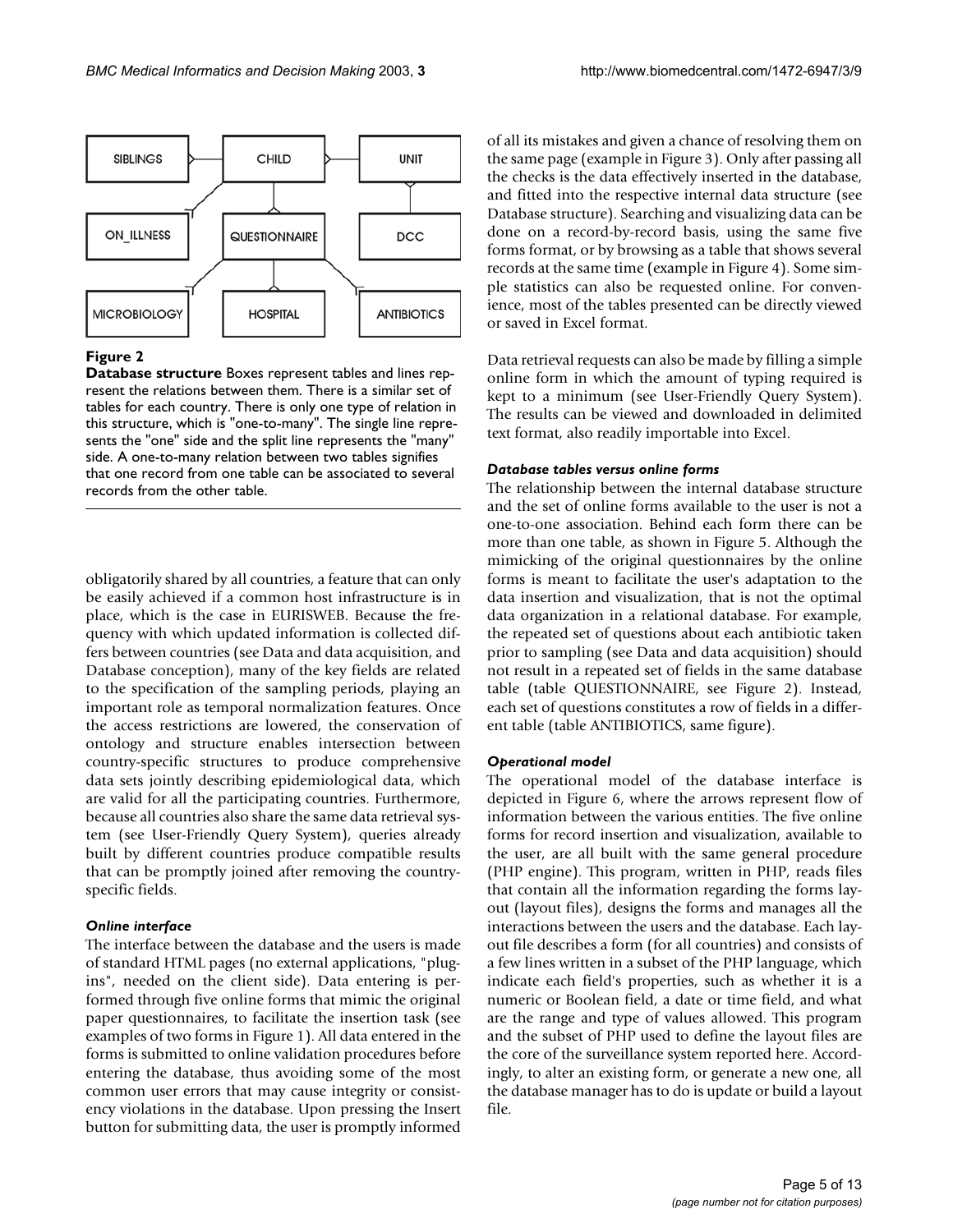|                                                                         | User: sara Country: PT Insert Data Search/View/Delete Browse Records Main Page Log Out |  |  |  |  |  |
|-------------------------------------------------------------------------|----------------------------------------------------------------------------------------|--|--|--|--|--|
| <b>Child</b><br>Errors found! Please try again. You are in Insert mode. |                                                                                        |  |  |  |  |  |
| Project year                                                            | $2002 -$                                                                               |  |  |  |  |  |
| DCC and unit<br>Record unavailable for this year/semester!              | 12a - Sala Alice<br>$\blacksquare$                                                     |  |  |  |  |  |
| Code of the child                                                       | $PTC$ <sup>10</sup>                                                                    |  |  |  |  |  |
| Date of birth<br>Invalid date!                                          | 1995 <br>yyyy mm dd<br> 02 <br>29                                                      |  |  |  |  |  |
| Unreturned ID form?                                                     | (check if yes)<br>п.                                                                   |  |  |  |  |  |
| Gender<br>Only one option allowed!                                      | $\nabla$ male $\nabla$ female                                                          |  |  |  |  |  |
| Weight                                                                  | Kg                                                                                     |  |  |  |  |  |

**Validation checks** Example of data entry form for the child records with error warnings to the user. The user must correct all the errors before being able to insert the record.

The layout files also include the description of the connection between the form fields and the actual database fields. This information must be in accordance to the internal database structure, which is managed by SQL (Structured Query Language) code also stored in files (structure files). Therefore, the database manager will need to keep them consistent with any changes in the structure files required by modifications in the online interface. These two simple tasks ensure both the automatic construction of personalized forms – together with online validation check procedures – and a smooth linkage between them and the database internal structure.

# *User-Friendly Query System*

Although SQL is the standard way to access data stored in a database, using it requires some prior knowledge and experience from the user. The User-Friendly Query System, available to all the EURISWEB users, is an interface that facilitates query construction in order to make the wide range of possibilities offered by SQL amenable to the untrained user. The users are presented with a series of selection boxes where they can select the fields they want to see, the restrictions they want to apply to the records returned, and how the returned records are to be grouped (Figure 7). The chosen options are then transformed into actual SQL formatted statements that are sent to the query management agent, through the PHP engine, as shown in Figure 8. The arrows in the figure represent flow of information between the various entities (see Figure 9 for the whole operational model).

The query agent manages all the requests and runs them exclusively in background, so that high usage rates and complex requests do not interfere with the normal usage of the database interface. The agent interacts with the database and informs the users, by e-mail, of when their requests start being processed and when they finish, including the information of whether the query was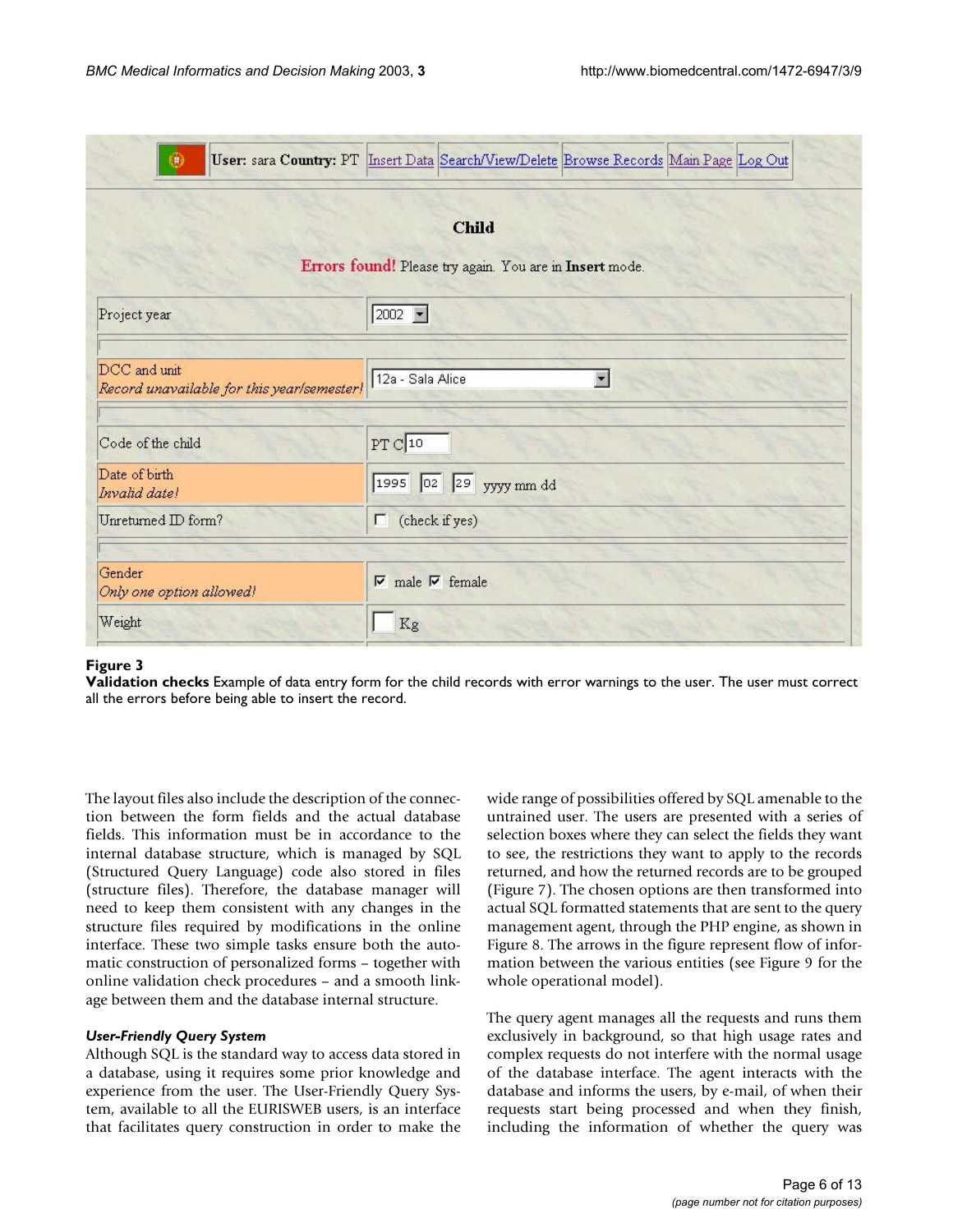| Œ.                                                                                                                       |      |                                                                 |                          |                                                                        |                       |                    |                                                    | User: sara Country: PT Insert Data Search/View/Delete Browse Records Main Page Log Out |  |
|--------------------------------------------------------------------------------------------------------------------------|------|-----------------------------------------------------------------|--------------------------|------------------------------------------------------------------------|-----------------------|--------------------|----------------------------------------------------|----------------------------------------------------------------------------------------|--|
| <b>Browse Records</b><br>Help (new browser window)<br>Table name: Microbiology                                           |      |                                                                 | $\overline{\phantom{a}}$ | Change DB Table                                                        |                       |                    |                                                    |                                                                                        |  |
| <b>Visible fields:</b>                                                                                                   |      |                                                                 | <b>Shown records:</b>    |                                                                        | <b>Ordering keys:</b> |                    |                                                    |                                                                                        |  |
| sample_number<br>$\blacktriangle$<br>isolate code<br>arrival_timestamp<br>nurse<br>$\overline{\phantom{a}}$<br>dry_mucus |      | Previous 50 records<br>$\frac{1}{13}$<br>110<br>Next 50 records |                          | sample number v<br>First:<br>isolate_code<br>$\blacksquare$<br>Second: |                       |                    |                                                    |                                                                                        |  |
|                                                                                                                          |      |                                                                 |                          |                                                                        |                       |                    | Submit                                             |                                                                                        |  |
|                                                                                                                          |      |                                                                 | <b>Action</b>            |                                                                        |                       |                    | sample number isolate code result benzylpenicillin | <b>Type</b>                                                                            |  |
|                                                                                                                          | View | Edit                                                            | Delete                   | 104                                                                    | la.                   | $+$                | 0.047(S)                                           | PSPN                                                                                   |  |
|                                                                                                                          | View | Edit                                                            | Delete                   | 105                                                                    | la.                   | $+$                | $0.75$ (I)                                         | PRPN low level                                                                         |  |
|                                                                                                                          | View | Edit                                                            | Delete                   | 106                                                                    | la.                   | $(+)$              | 0.016(S)                                           | PSPN                                                                                   |  |
|                                                                                                                          | View | Edit                                                            | Delete                   | 107                                                                    | $\mathbf{a}$          | $\left  + \right $ | $0.094$ (I)                                        | PRPN low level                                                                         |  |

**Browsing records** Browsing page for microbiology records. Here the user can browse through several records of the same table. Selection of visible fields and ordering by one or two fields is possible. Direct access to individual records is provided by the View, Edit, and Delete buttons.

successfully answered (the interface gives users enough freedom to request impossible things) or not, in which case the results presented are an empty text page. Due to security reasons, the results of queries are never sent by email – they can only be downloaded from the server via an SSL connection.

Users can rerun, edit, or delete saved queries. They can also group queries into reports, so that a single request will yield all the results from the several queries of that report. Furthermore, users can save restrictions used often, and apply them to other queries. To minimize the time and effort required of the users, we have provided several pre-made queries, already aggregated into several logical reports. This feature may prove particularly useful if standard reporting formats become a regulatory requirement.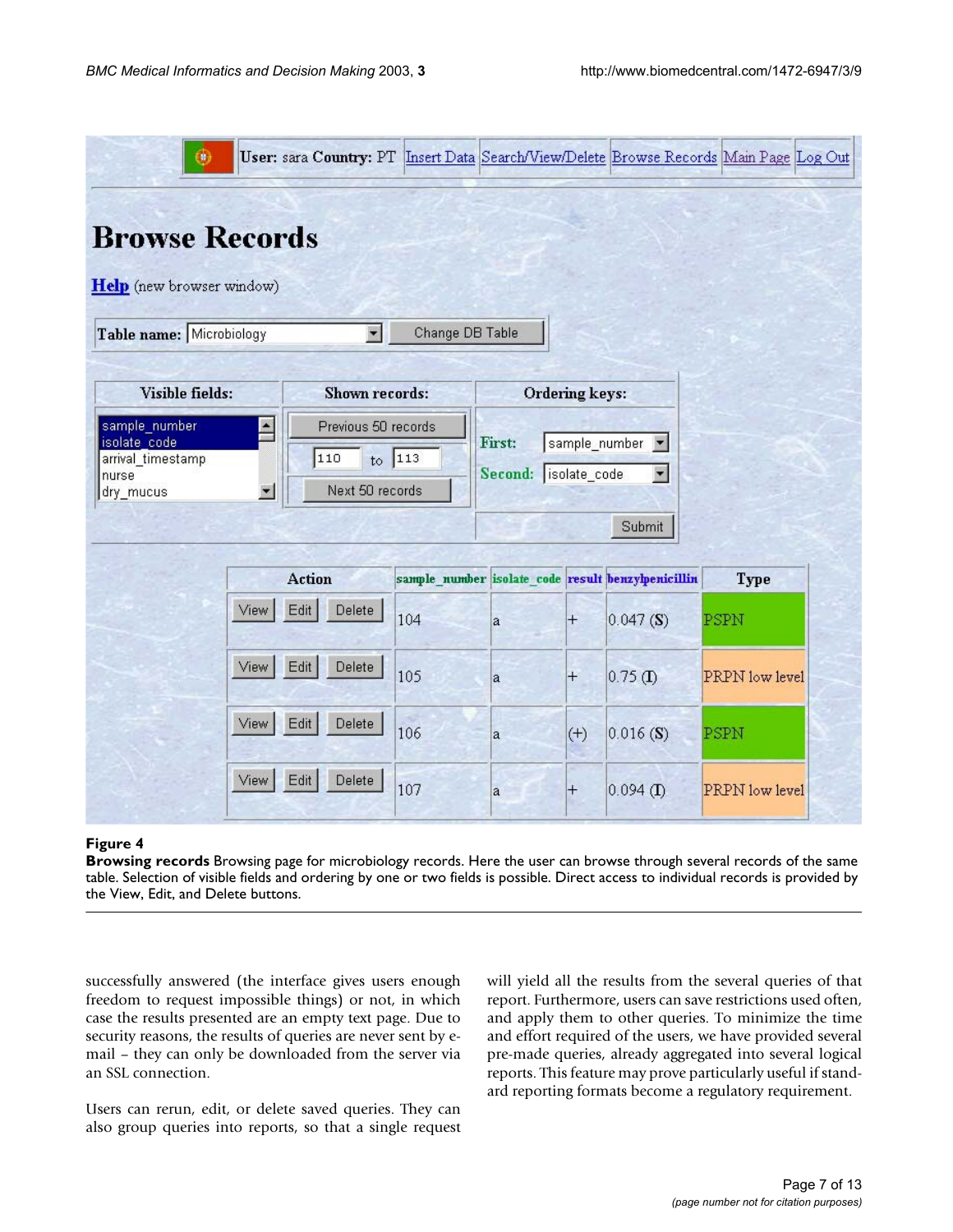



**Tables** *versus* **forms** Relationship between database tables and online forms. The optimal data organization in a relational database may not be agreeable to the user. There may be several database tables behind each online form.

#### *Usage*

The EURIS online database has been adopted as the data storage standard by three of the EURIS participant countries – Portugal, Iceland, and Sweden. Growing steadily since its birth, February 2001, it now has 24 registered users and contains a total of 213 DCC records, 720 unit records, 10991 children records, 13207 questionnaire records, and 13504 microbiology records, totaling more than 25 megabytes of data. The User-Friendly Query System, available since April 2002, now contains 400 premade and 786 user-made queries, aggregated into several reports.

#### **Discussion and Conclusions** *Privacy and security precautions*

In EURISWEB, each user registry includes not only its login name and password, but also its country identification, which completely blocks access to data belonging to other countries. In fact, by using different table sets for each country, the central database can behave like several different local databases, and the user is never aware that its access is restricted to only a subset of the complete system. In a near future, the fact that all countries use, after all, the same normalized structure, will allow simple queries and complex data analysis to be performed in the common data, as if we were dealing with a single country.

The user registration process also includes a level access number that defines restrictions for each type of user. Although the system was built anticipating this need, other precautions proved sufficient to monitor and to recover from possible destructive actions. All user inputs are scanned for invalid characters to prevent SQL code injection, and a record of all actions performed in the database is kept, including who did what, and when. Any accidentally deleted record can be promptly restored by the database manager; all the updates a record has undergone since its insertion can be tracked; and many database usage statistics can be easily performed.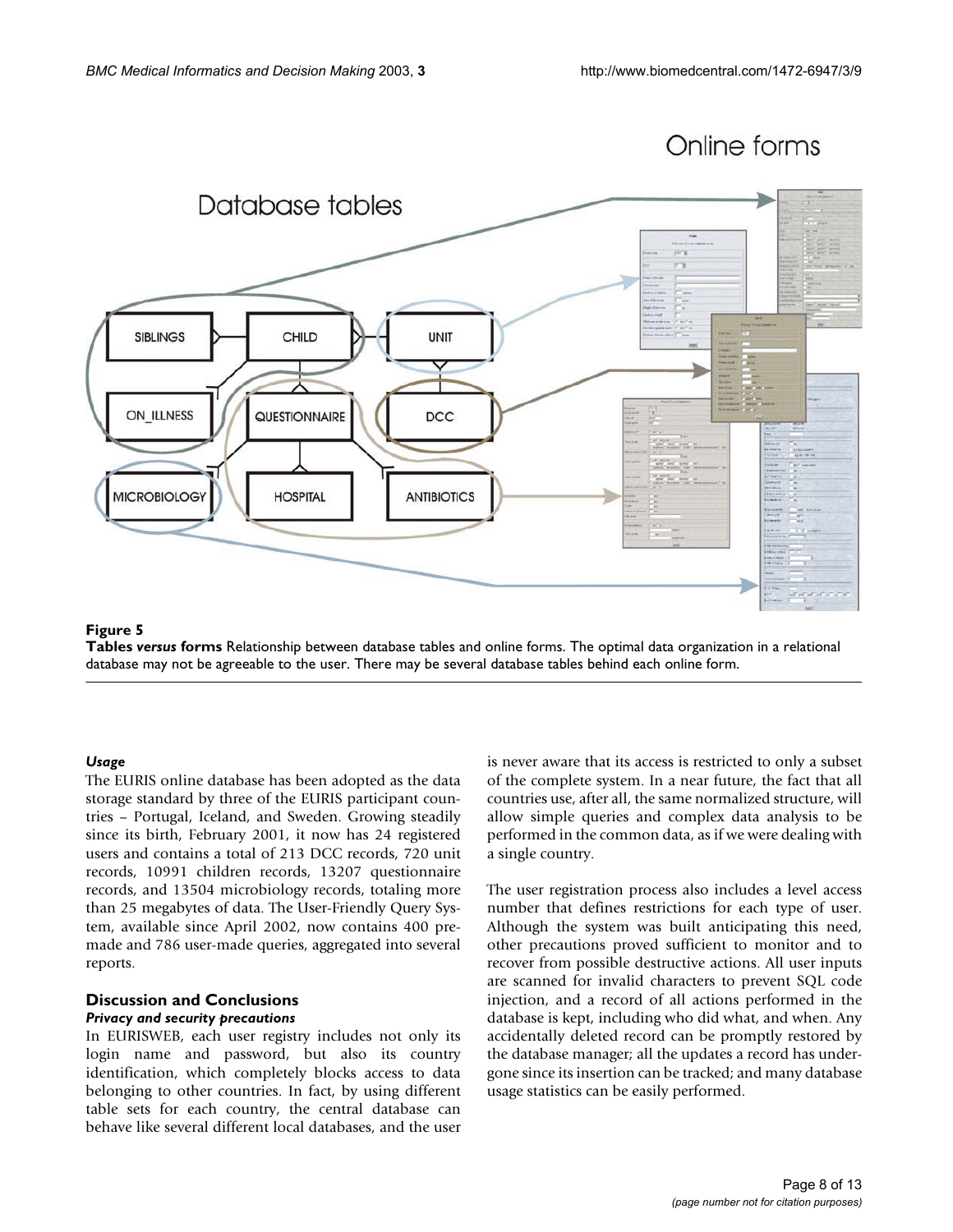![](_page_8_Figure_2.jpeg)

**Operational model – database** Operational model of the EURISWEB database. The arrows represent flow of information between the various entities. The database manager builds the layout files, used by the PHP engine to build the online forms, and the structure files, used to define the structure of tables and fields in the database. Layout and structure must be in accordance with each other. The PHP engine manages all the interactions between the database and the users.

Intrusion by unauthorized parties (hackers) is repelled by the need to log on with login name and password, and subsequent identification of the user with cookies protected by SSL, without which no page is ever shown and no query is run. A brute force attack is also limited by a delay introduced in the password checking cycle, and resources consumption at the server. Additionally, page accesses are monitored on a daily basis. Repeated login attempts would therefore be promptly detected before a sufficiently high number of probes take place. Furthermore, a firewall protects the server from being accessed on other ports apart from the HTTPS port, and the server software (Apache, PHP, kernel, etc.) is promptly updated if any security breach is detected in the current versions.

In all cases, names of children and DCCs are not kept in the database, instead being replaced by codes and acronyms manually assigned prior to insertion.

#### *Scalability*

The operational model described in the Results section is the basis for easy improvements and extensions to the whole infrastructure of EURISWEB. As a consequence of the design described in that section, database management can be fully dealt with by manipulation of the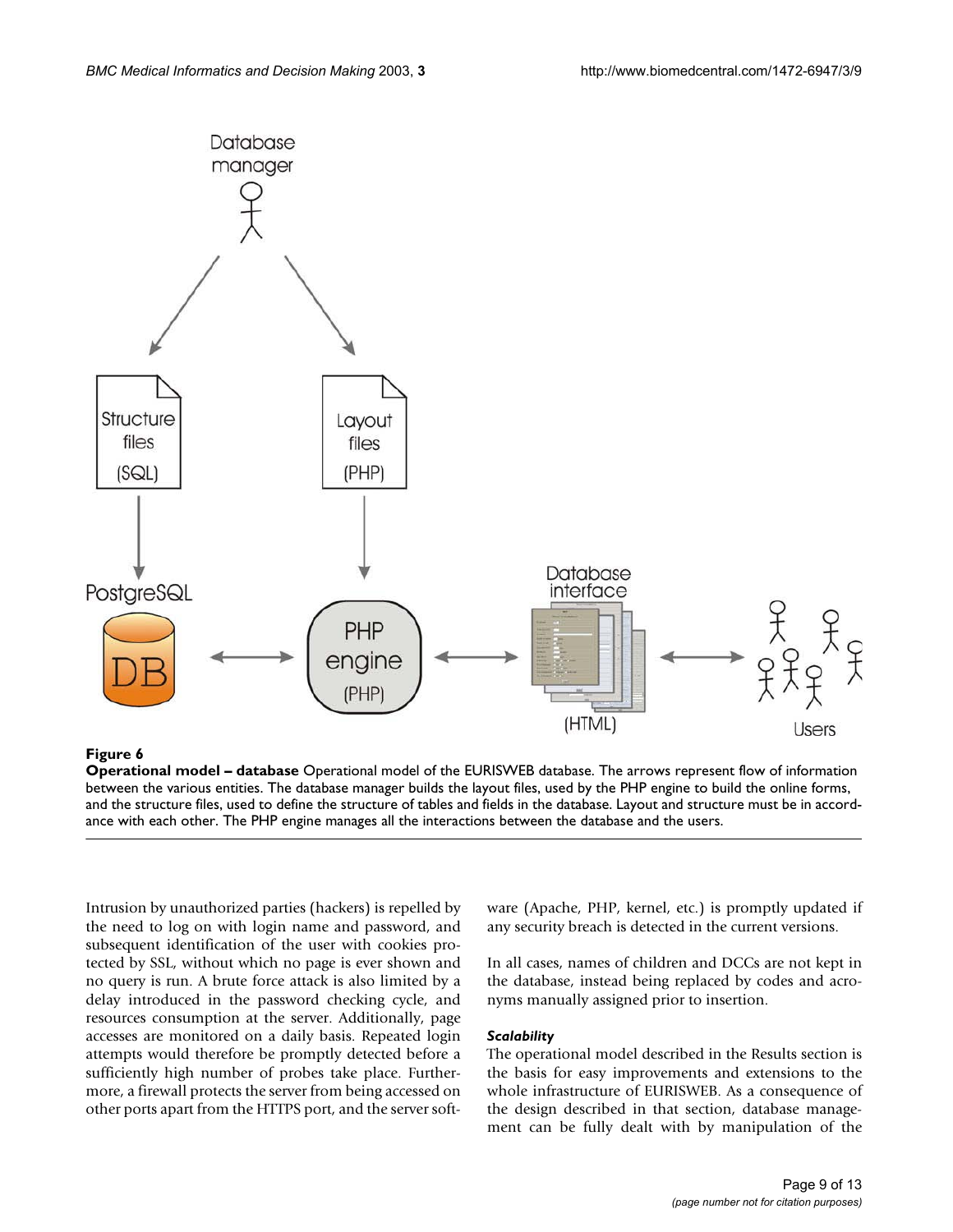| User: sara<br>Country: PT                                                                                                                                   | Create New<br><b>Instructions Page</b><br>Juery | Create Common<br>Condition Fields |              |                                 | Main<br>Queries List Reports List<br>Page | Log Out |
|-------------------------------------------------------------------------------------------------------------------------------------------------------------|-------------------------------------------------|-----------------------------------|--------------|---------------------------------|-------------------------------------------|---------|
|                                                                                                                                                             | <b>User Friendly Query System</b>               |                                   |              |                                 |                                           |         |
|                                                                                                                                                             |                                                 | <b>Create New Query</b>           |              |                                 |                                           |         |
| This page allows you to ask questions to the database in a more userfriendly environment than Structured Query Language.                                    |                                                 |                                   |              |                                 |                                           |         |
| <u>Your request is translated into SQL, submitted to the database and you are given the reply. Even though it is easy, one</u>                              |                                                 |                                   |              |                                 |                                           |         |
| should read the Instructions Page before starting.                                                                                                          |                                                 |                                   |              |                                 |                                           |         |
|                                                                                                                                                             |                                                 |                                   |              |                                 |                                           |         |
| Specify - The contents of the fields selected here will be listed on the query result. The Distinct option is used to avoid repeated records in the result. |                                                 |                                   |              |                                 |                                           |         |
| <b>Specify multiple selection box:</b>                                                                                                                      |                                                 |                                   |              |                                 |                                           |         |
| (none)<br>Child-year                                                                                                                                        | Distinct: No                                    |                                   |              |                                 |                                           |         |
| Child-dcc_code<br>Child-unit_name                                                                                                                           |                                                 |                                   |              |                                 |                                           |         |
| Child-child_code<br>Child-birthdate_timestamp                                                                                                               |                                                 |                                   |              |                                 |                                           |         |
| Child-gender_male<br>Child-date_entrance_timestamp                                                                                                          |                                                 |                                   |              |                                 |                                           |         |
| Child-daily_hours_dcc<br>Child-weight                                                                                                                       |                                                 |                                   |              |                                 |                                           |         |
| Child-unreturned<br>Child-smokers                                                                                                                           |                                                 |                                   |              |                                 |                                           |         |
| Child-total_cigarettes<br>Child-occupation_father                                                                                                           |                                                 |                                   |              |                                 |                                           |         |
| Child-occupation_mother                                                                                                                                     | ≂                                               |                                   |              |                                 |                                           |         |
| Aggregate - Functions that calculate simple statistics on database fields. The Distinct option avoids repeated records in the calculations.                 |                                                 |                                   |              |                                 |                                           |         |
| Function #1: Count                                                                                                                                          | Field #1: (none)                                |                                   | Distinct: No | 圖                               |                                           |         |
| Function #2: Count                                                                                                                                          | $\blacktriangleright$ Field #2: (none)          |                                   | Distinct: No | $\overline{r}$                  |                                           |         |
| Function #3: Count                                                                                                                                          | $\blacktriangleright$ Field #3: (none)          |                                   | Distinct: No | $\mathbf{z}$                    |                                           |         |
| Grouping - Group your results by one or more database fields.                                                                                               |                                                 |                                   |              |                                 |                                           |         |
| Grouping field #1: (none)                                                                                                                                   | $\overline{\mathcal{L}}$                        |                                   |              |                                 |                                           |         |
| Grouping field #2: (none)                                                                                                                                   | Ξ                                               |                                   |              |                                 |                                           |         |
| Grouping field #3: (none)                                                                                                                                   | Ξ                                               |                                   |              |                                 |                                           |         |
| Grouping field #4: (none)                                                                                                                                   | 圛                                               |                                   |              |                                 |                                           |         |
| Grouping field #5: (none)                                                                                                                                   | $\overline{\mathbf{r}}$                         |                                   |              |                                 |                                           |         |
| Conditions - Specify restrictions on the records the query should return.                                                                                   |                                                 |                                   |              |                                 |                                           |         |
| Condition field #1: (none)                                                                                                                                  |                                                 | Operator #1:                      |              | $\blacktriangleright$ Value #1: |                                           |         |
| Condition field #2: (none)                                                                                                                                  |                                                 | $\neg$ Operator #2:               |              | $\blacktriangleright$ Value #2: |                                           |         |
| Condition field #3: (none)                                                                                                                                  |                                                 | $\neg$ Operator #3:               |              | $\blacktriangleright$ Value #3: |                                           |         |
| Condition field #4: (none)                                                                                                                                  |                                                 | $\neg$ Operator #4:               |              | $\blacktriangleright$ Value #4: |                                           |         |
| Condition field #5: (none)                                                                                                                                  |                                                 | • Operator #5:                    |              | $\blacktriangleright$ Value #5: |                                           |         |
| Condition field #6: (none)                                                                                                                                  |                                                 | • Operator #6:                    |              | $\blacktriangleright$ Value #6: |                                           |         |
| Condition field #7: (none)                                                                                                                                  |                                                 | Operator #7:                      |              | $\sqrt{\phantom{a}}$ Value #7:  |                                           |         |
| Special Conditions - Sets of Conditions previously built in Create Common Condition Fields.                                                                 |                                                 |                                   |              |                                 |                                           |         |
|                                                                                                                                                             |                                                 |                                   |              |                                 |                                           |         |
| special sara-micro-year = 2001 AND child-gender_male = t<br>aa-bb                                                                                           |                                                 |                                   |              |                                 |                                           |         |
| empty special field-                                                                                                                                        |                                                 |                                   |              |                                 |                                           |         |
|                                                                                                                                                             |                                                 |                                   |              |                                 |                                           |         |
| Naming - Give a name and description to your query.                                                                                                         |                                                 |                                   |              |                                 |                                           |         |
| Please write a name for your query                                                                                                                          |                                                 |                                   |              |                                 |                                           |         |
| If you wish, you can write down a description of this query                                                                                                 |                                                 |                                   |              |                                 |                                           |         |
|                                                                                                                                                             |                                                 |                                   |              |                                 |                                           |         |
| Query_Save                                                                                                                                                  | Query_Save_and_Run                              |                                   |              |                                 |                                           |         |

**User-Friendly Query System interface** Interface where the users build their queries, which are then translated into SQL. Saved queries can be rerun, edited, deleted, or grouped into reports. Commonly used sets of restrictions can also be saved and later applied to new queries.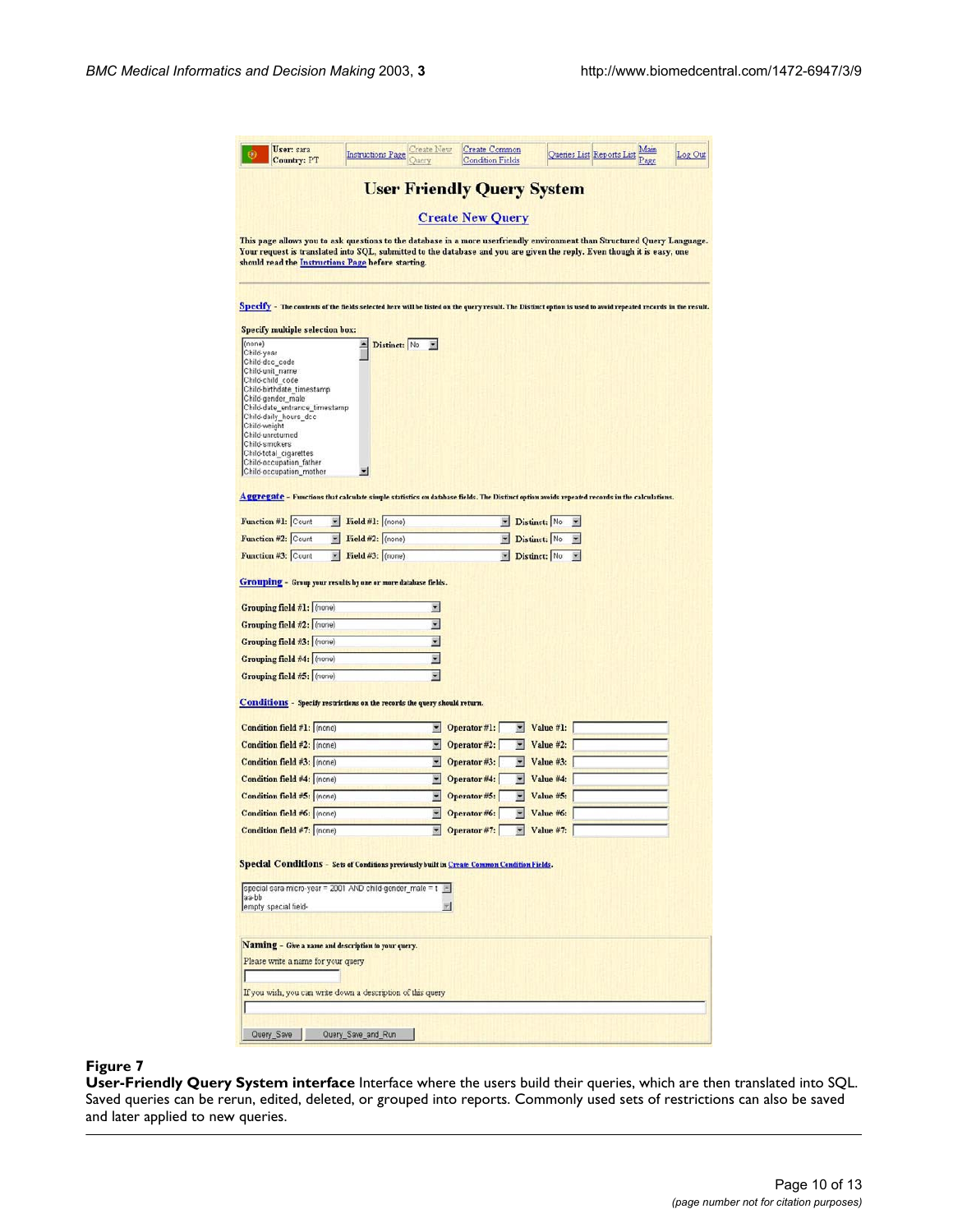![](_page_10_Figure_2.jpeg)

**Operational model – query system** Operational model of the EURISWEB query system. The arrows represent flow of information between the various entities. The user makes a request through the interface, which is translated into SQL by the PHP engine and sent to the query management agent. The query agent interacts with the database in background and informs the users, by e-mail, about the state of their requests.

layout and structure files. The core element of this operational functionality is supported by the PHP engine described in the Results section. As a result both maintenance and development scale well with increasing usage, particularly since availability of high performance hardware and Internet access have ceased to be an issue. It is noteworthy that the layout and structure files are particularly suited for extensions to the current model, including having new types of data integrated into the set already stored; having new countries and new country-specificities accommodated, while retaining previous accessibility and privacy. The demo version of the database shell and query system, made publicly available (see Availability for URL and login directions), was built by configuring a fictitious new country structure, which was achieved by performing minor modifications in the layout files.

This comes to illustrate that a possible useful extension to this system would be to allow selected users to manage their own tables and forms by providing a web-based interface to the layout and structure files. These users with management access permissions would not need to know the PHP or SQL languages, but simply interact with online forms with the same level of complexity as the regular database query forms. In our experience, most of the tasks requested to the database manager are simple and pose no risk whatsoever to the data, like adding an item to a dropdown selection field, resizing a text edit field, or even adding a new field to an already existing table. Given the wide geographic distribution of the EURISWEB users, describing what needs to be done to the database manager is as time consuming as specifying it in such idealized management forms. The database manager could then be left with only the more complex and "dangerous" tasks. Figure 9 shows how the operational model implemented, including the query system, could be configured to greatly remove the need for low level data management.

# *Future directions*

The extension of data management to include data analysis is particularly suited for web-based implementations – such as EURISWEB – since all computation takes place on the server side. This approach enables a bioinformatics approach to establish itself alongside data storage. As a consequence, advanced data mining tools such as multivariate statistical analysis or the identification of artificial intelligence predictive models using neural networks [25] and rule extraction by genetic algorithms can be made available alongside the data itself. This is mutually beneficial for usage and development and, on the other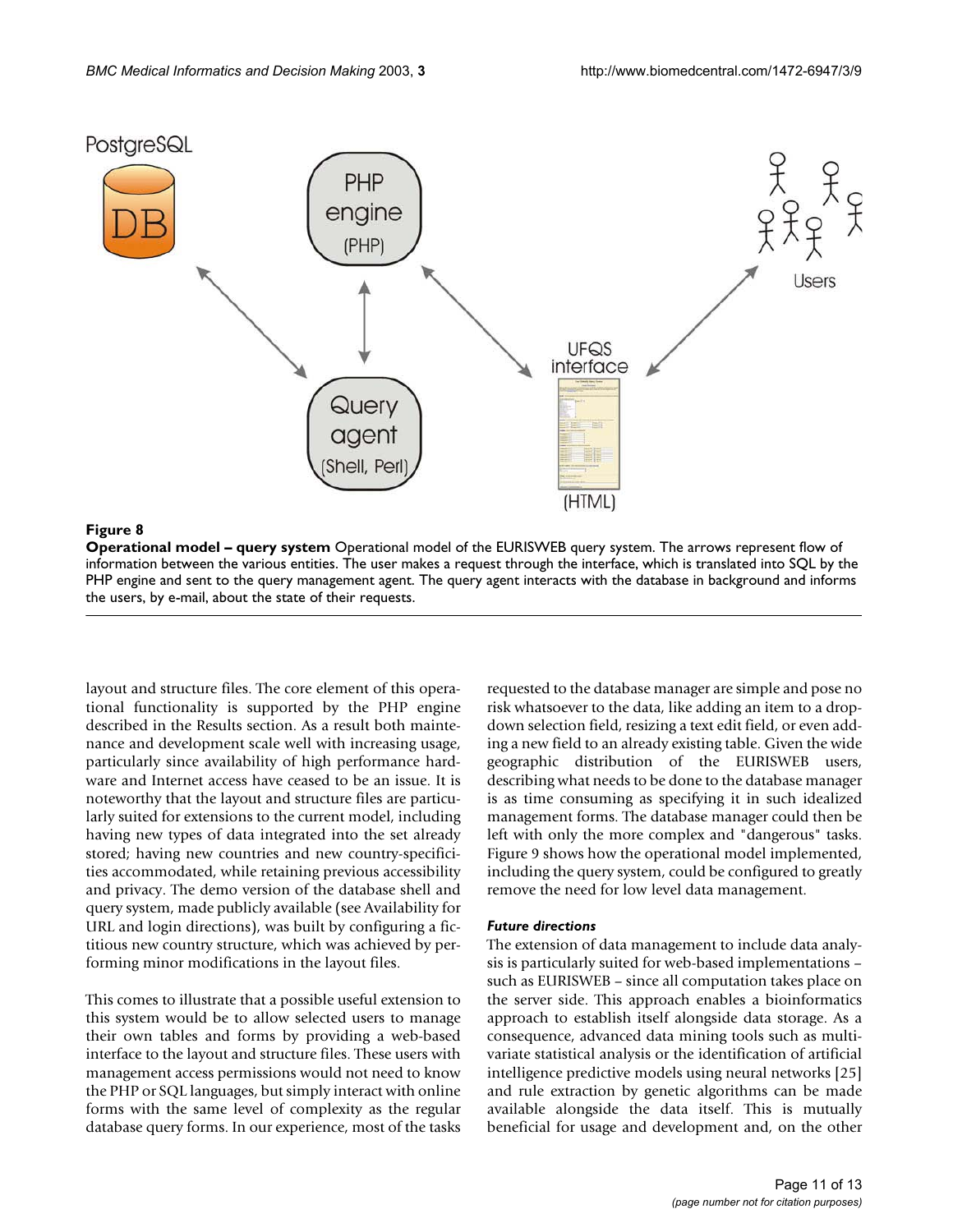![](_page_11_Figure_2.jpeg)

**Operational model – the whole picture and hypothetical scenario** Operational model of the whole EURISWEB infrastructure, by joining Figures 6 and 8, plus the hypothetical scenario where the database manager could be replaced by an extension to the PHP engine that would allow privileged users to manage both the layout and structure files through web pages.